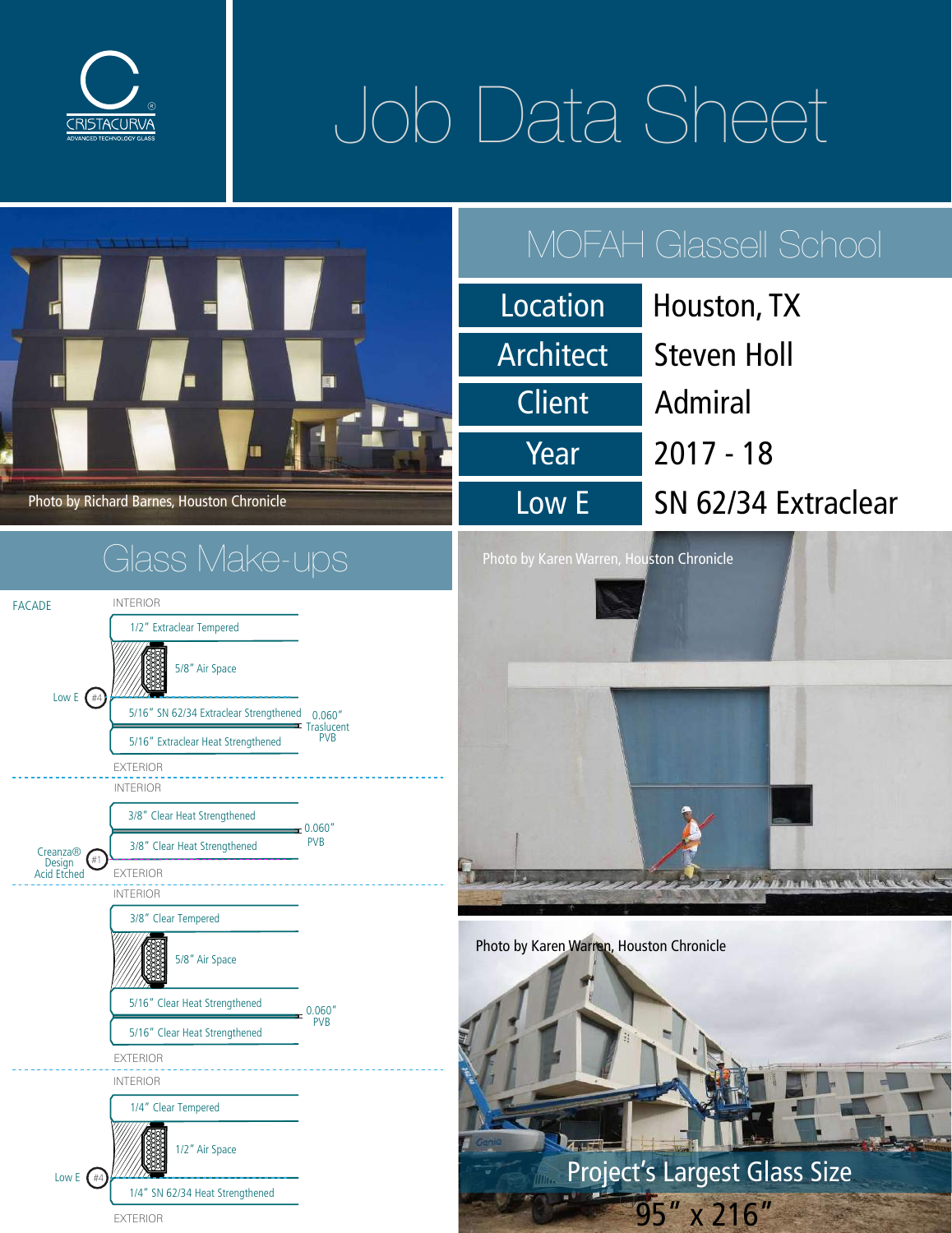

## Job Data Sheet





SKYLIGHT DRAWINGS

#### VESTIBULE SKYLIGHT INTERIOR





### Metal Channel Insert